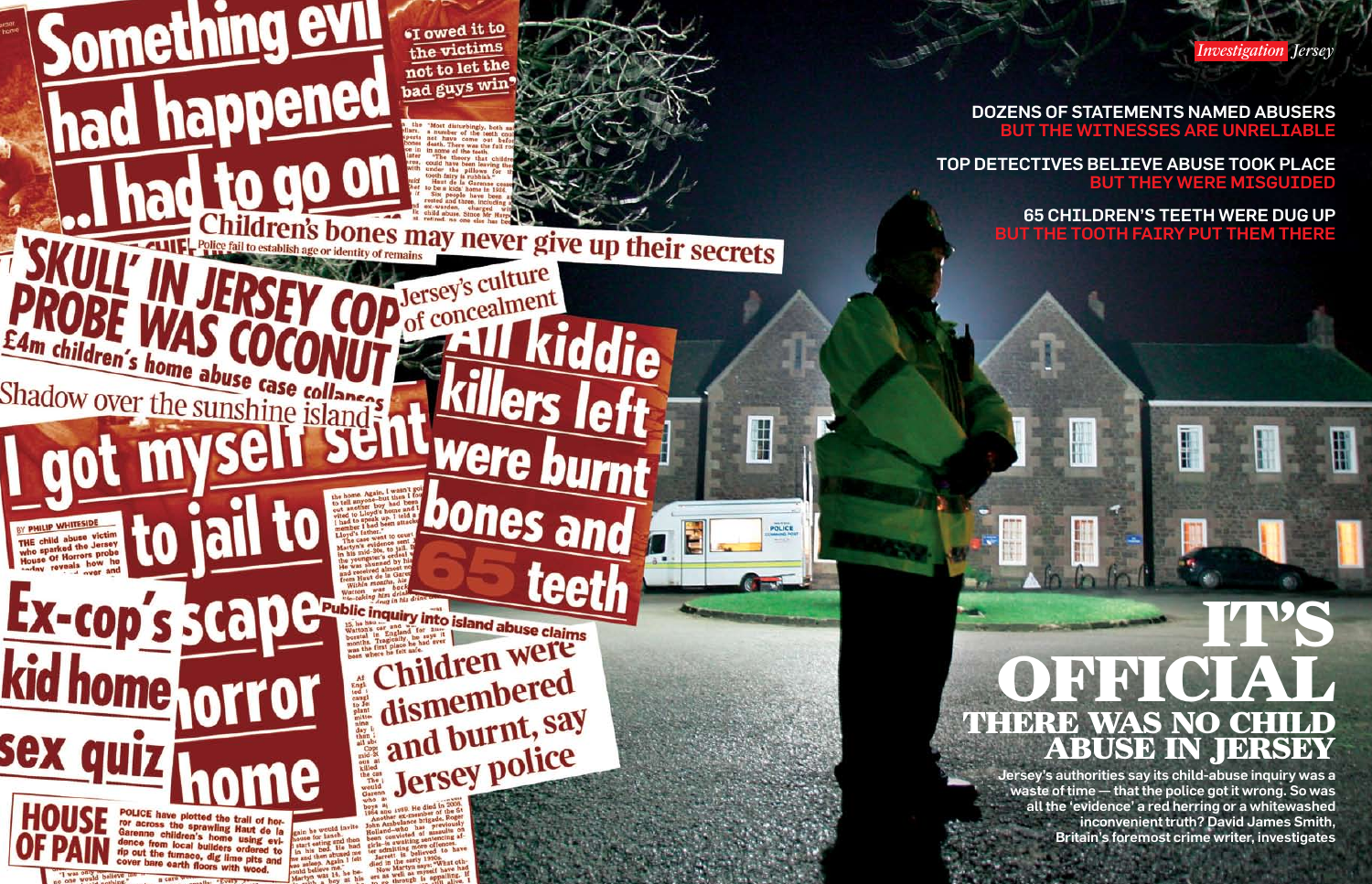as one dissident Jersey politician who wished to remain nameless said to me when we huddled together one lunch time in a cramped St Helier cafe, you might have thought Jersey – its politicians and civil servants, its police force, its tourist industry  $-$  had

something to celebrate when the police concluded that there had been no murders at Haut de la Garenne, the now-notorious children's home.

Good news at last! Nobody died! Jersey's reputation is restored. Well, perhaps that last sentiment might have been taking things a bit far, especially bearing in mind what you are about to read, but still, no news was good news, up to a point... Weeks of digging, dog sniffing, soil sifting and bone-fragment analysing had resulted in what appeared to be a clear verdict: no bodies at the old children's home.

So perhaps it is now time for the perpetrators of the abuse to be brought to justice. We know who they are, the police know who they are, the authorities know who they are. So what is holding things up?

While the media had been fixated on Haut de

Harper had been the senior investigating officer for the child-abuse inquiry until he retired, as planned, in August. He had also served six years as deputy chief officer of the Jersey force, second in command to Graham Power, the chief officer who was still just over a year away from retirement, and a recipient of the Queen's Police Medal for distinguished service. Harper and Power must have been doing something right: Her Majesty's Inspectorate of Constabulary had assessed the Jersey police as an efficient 48 organisation with strong leadership.

la Garenne's cellars, the police inquiries had been wide-ranging. As part of their investigation, they examined the accusations of abuse and coverup that had reached into the heart of the Jersey government. Many of those accusations are being made public for the first time here, and while we are bound by laws that prevent us naming names, we know the identities of those said to be involved. We do not know why they have not been charged. and that is exactly what the alleged victims would like to know too. The victims have been waiting for action since November, just over eight months after the digging had begun at Haut de la Garenne. We know there were no bodies, but it still seemed the inquiry should move forward. Nobody could have guessed what would happen instead.

On November 12 last year, the media were summoned to a press conference at police headquarters, where one team of senior police officers proceeded to launch an unprecedented attack on the work of another, effectively accusing the former head of the inquiry, Lenny Harper, of misleading the world with inaccurate, sensationalised claims of multiple homicides, and of wilfully misrepresenting the evidence he had found during the searches at the former home.

When I looked at the story again, I found allegations that point to years of systematic abuse among a loose structure of suspected abusers. Meanwhile, the officers who replaced Lenny Harper have continued to brief against him, off the record, and to minimise or downplay the extent of the claims. In two specific cases the alleged abusers were men who had risen up through the care-home system, where they were said to have ruled by terror, to become highranking officials of the States of Jersey. Both men stand accused of numerous assaults. The Sunday Times Magazine knows their identities — half of Jersey knows who they are — but we are forced by law to protect them from public exposure.

That morning, while Harper's work was being traduced in front of the press, Power had gone to a meeting with the then Jersey States homeaffairs minister, Andrew Lewis. The chief executive, Bill Ogley, was also there and took notes. Notes he later admitted he had destroyed. Power had been summoned to the meeting in a call by Lewis the previous evening, without being given any idea what the theme of the meeting would be. He was told that the Jersey Council of Ministers the equivalent of the cabinet — had been briefed by his own police colleagues the night before and the content of the briefing had been so bad they had no option but to suspend him. The officers who had given ministers the briefing were the same two officers who were just then delivering the stinging judgment on Harper to the media.

Since Harper retired, there have been no new charges against alleged perpetrators. Only three people face trial for abuse, and one of those is nothing to do with Haut de la Garenne or any childcare institution. In one case, the charges went ahead only because Harper pretended he had not received a last-minute message from a senior official trying to stop the prosecution going ahead.

During the inquiry he sought and acted on a great deal of external advice, and was told by a security department of the Metropolitan police not to maintain "day books" that could be read by others. So, no daybooks, only a diary in which, he says, he kept personal records relating to his wife's illness and other matters unrelated to the inquiry. During the press conference, and in subsequent briefings and interviews, Jersey police have sought to create the impression of Harper as a maverick, bullying figure. Yet, far from going it alone, Harper early on sought the advice and support of the homicide working group of the Association of Chief Police Officers (Acpo), who

Power said that he refused an offer to take an hour to consider resigning. He was then handed a letter that referred to an earlier meeting when he had been warned he faced the suspension that was now being put into effect. There had been no earlier meeting. It looked like an unsubtle, outrageous attempt to belatedly satisfy a disciplinary code. Power returned home and was still there at the time of writing this article; he has just won the right to have a judicial review of his suspension.

I had written in detail about the child-abuse inquiry last year. I had never given much credence to the more lurid tales of possible homicides, mainly because I had been counselled against them by Lenny Harper. There were no missing children, he said, clearly and often, and there was no evidence of murder. I knew, too, that Harper



sent a team of three officers to Jersey to monitor and review the inquiry. The team was led by one of the country's most eminent detectives, André Baker, now a deputy director at the Serious Organised Crime Agency (Soca). The others were Anne Harrison and John Mooney of the National Policing Improvement Agency (NPIA). If you mention this team to the new Jersey police, they will say they were not there to review the inquiry and only had a limited role. This, so far as I can tell, is not true. I have seen the team's terms of reference, and they clearly state that its role was to "quality assure" the investigation. They did indeed make many recommendations, and all were implemented except, by mutual agreement,

believed he was engaged in a struggle with vested interests among Jersey's ruling elite, who were trying to undermine the inquiry and would rather the whole thing went away. It soon became apparent that allegations of abuse were widespread throughout the Jersey childcare system and had been around for years, but only a handful of the most blatant cases had ever reached court.

Harper first contacted Acpo on February 23 last year, the day of the discovery of the now

of Tregaskis's two alleged abusers had also worked there before going on to manage the residential home where Tregaskis lived during his time in care. Those two alleged abusers are linked to a series of allegations. One victim claims he was punched by both men; another that he was punched by one of them; still another that he was punched and stamped on by the other man. This victim also claimed to have been "pinballed" bounced around the walls of that official's office  $-$  by that official, punched to the floor by the other man, assaulted by both regularly. He also witnessed the second man hit another boy, now dead, with a cane so hard that he drew blood. Another resident saw someone assaulted by  $\ggg$  49

One among many of the two men's alleged victims is Rickie Tregaskis, who claims to have been subjected to endless assaults and abuses while a teenager in a Jersey care home: being made to lie naked on a mattress every night for two weeks in front of a female member of staff; being made to stand in the dining room while one of the men poured food over his head; repeatedly punched and knocked about by that same man, and once having his nose broken by him. At least three of Tregaskis's peers from the home commit-

ted suicide or died young of drug abuse. Others have led chaotic lives, often in and out of prison and/or psychiatric care. Tregaskis himself is serving life for the violent murder of a disabled man in Cornwall in 1997. "In a way," Tregaskis had once written, not without bitter irony perhaps, "I have to thank people like him [his abuser] for teaching me discipline and refining my later life talents." So, while there may be no bodies at Haut de la Garenne, make no mistake, there is certainly a trail of corpses across the wider inquiry.

The police are now hinting that there may be few, if any, further charges. I heard that one officer is saying he has "bad news" to deliver to alleged victims — the bad news being they may never get their day in court. The officer clearly believes, or wants us to believe, that Harper is to blame for raising expectations and misrepresenting the evidence and the scale of the abuse. Is this true — or are Harper and Power being made scapegoats?

The claims of misconduct, incompetence and self-interest against Harper are so many that it is difficult to know where to start. His replacements certainly have it in for him, letting it be known they think he has lied and jeopardised future prosecutions with his public pronouncements.

two or three that were deemed not relevant.

The team made four visits. Its role was to "monitor the 27 recommendations, to maintain the role of mentors, and to identify any further work". Later it reported: "The recommendations from the initial visit have been acted upon, some within a very short period. The States of Jersey Police are to be commended for their positive reception of the report and for their extremely prompt response in implementing recommendations." Two team members also gave a private briefing to Frank Walker, the then chief minister, and some of his most senior colleagues, which would have presented another opportunity to report concerns. There were none.

> notorious fragment that was initially considered by the forensic anthropologist who found it as having the appearance of a small piece of a child's skull. The inquiry was then in the fourth day of what might be called a recce, a preliminary dig to see if anything would turn up.

This approach had been agreed at a conference Harper had organised with the NPIA and scientists from LGC Forensics in Oxford, where the discussion took place. If they did not find anything, they would pack up and leave, but if anything significant turned up they would start a more thorough search.

The decision to start digging was not taken idly. Haut de la Garenne had cropped up repeatedly during other earlier child-abuse inquiries, touching on a number of organisations such as the Jersey Sea Cadets, St John Ambulance, Victoria College and the St Helier Yacht Club. Haut de la Garenne was a common thread. One

**Above right: Lenny Harper, the previous head of the abuse inquiry**

**Opposite page: David Warcup (left) and Mick Gradwell, who took over from Lenny Harper** 

**Right: St Helier harbour, Jersey. Several claims involve victims being abused during boat trips** 

**Below left: Graham Power, former Jersey police chief**



### ACCUSATIONS OF ABUSE AND COVER-UP REACHED INTO THE HEART OF THE JERSEY GOVERNMENT. MANY ARE BEING MADE PUBLIC FOR THE FIRST TIME HERE